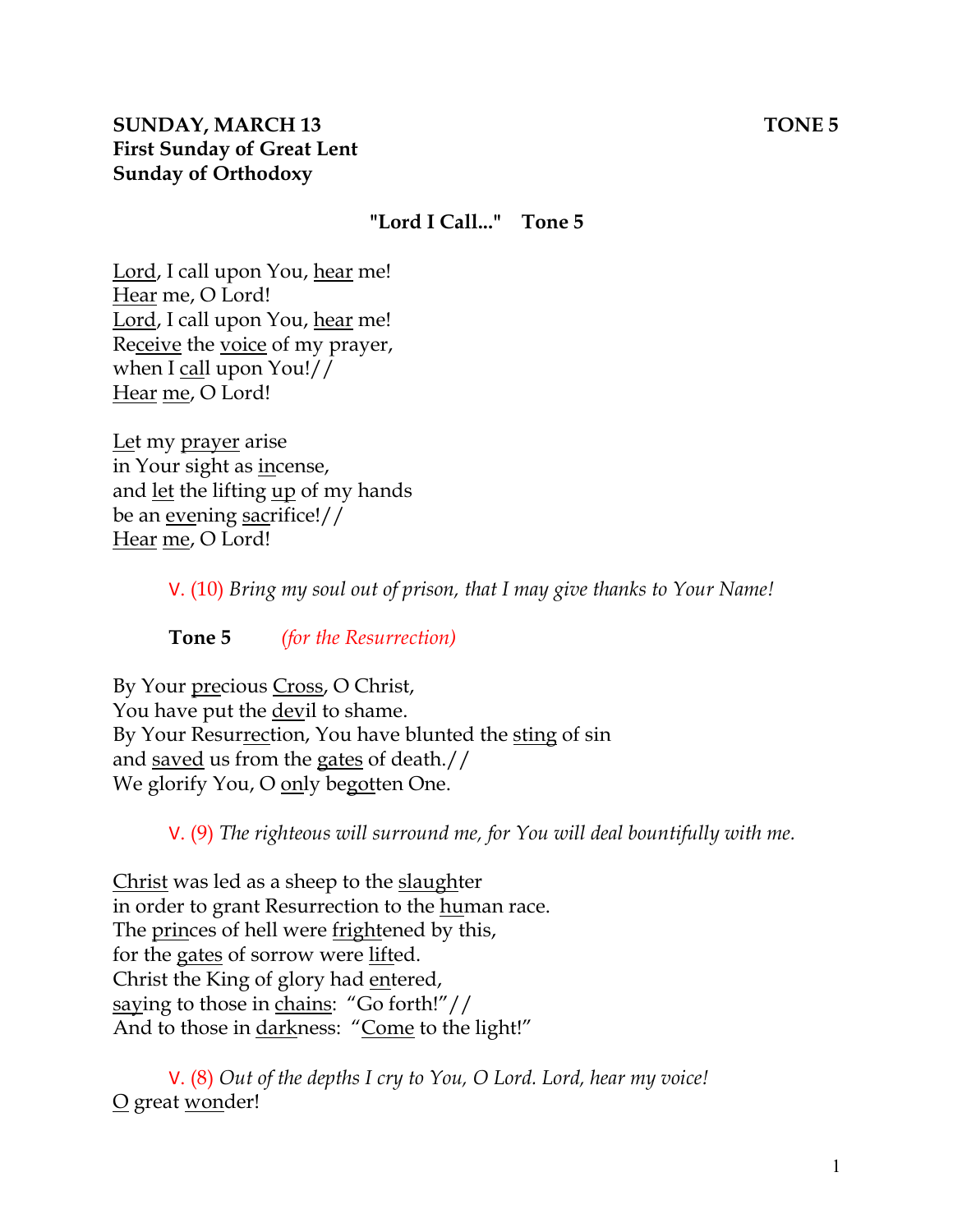The Creator of the invisible suffered in the flesh in His love for man and rose again immortal. Come, O sons of nations, let us worship Him, for delivered from error by His compassion,// we have learned to sing of one God in three Persons!

V. (7) *Let Your ears be attentive to the voice of my supplications!*

# *(Resurrection stichera by Anatolius)*

We offer You our evening worship, O never setting Light, Who came in these last days to the world in the flesh; Who even descended to hell to dispel its darkness. Who has revealed the light of Resurrection to the nations.// Glory to You, O Lord and Giver of light!

V. (6) *If You, O Lord, should mark iniquities, Lord, who could stand? But there is forgiveness with You.* 

We glorify the Leader of our salvation; by His Resurrection from the dead, the <u>world</u> was saved from deceit. The assembly of Angels rejoices as the deceit of demons is overthrown.// Fallen Adam rises as the devil falls.

> V. (5) *For Your Name's sake I wait for You, O Lord. My soul has waited for Your word; my soul has hoped on the Lord.*

The guards were instructed by the <u>lawless</u> ones: "Hide the rising of Christ, take money and say: 'The body was stolen from the tomb while we were asleep.'" But who has heard of a body being stolen, a body embalmed and <u>na</u>ked, with its grave clothes left behind in the tomb? Do not be deceived, O Jews, study the words of the Prophets and understand:// Christ is the Redeemer of the world and all powerful!

> V. (4) *From the morning watch until night, from the morning watch, let Israel hope on the Lord!*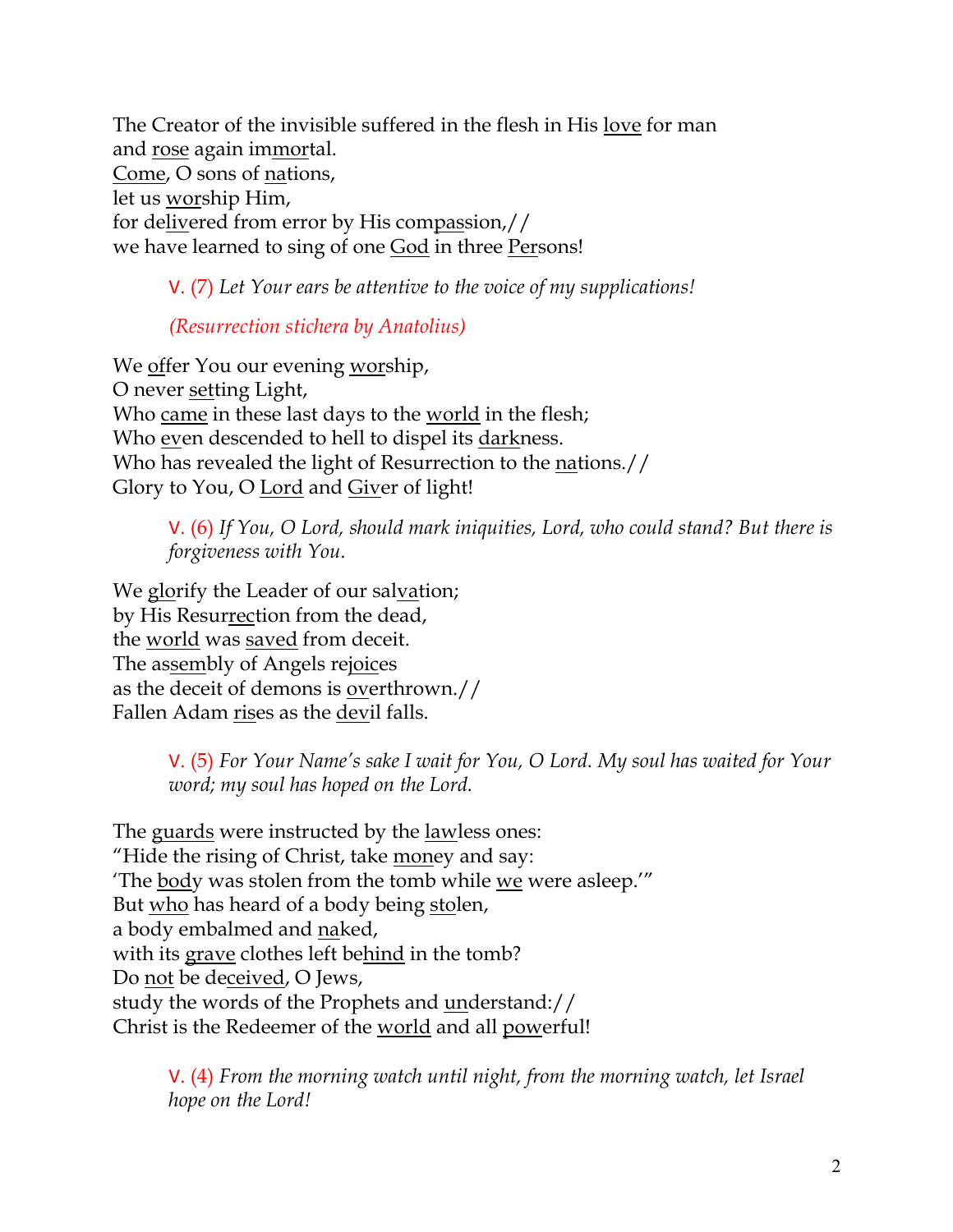O Lord, Whom nothing can contain or grasp, from all eternity You shone forth from the Father before the morning star. The Prophets, inspired by the Holy Spirit, foretold that You would take flesh and assume the form of a child, from her who is ever-virgin. You <u>lived</u> among men; You were seen by material creation. Through the prayers of the Prophets, O compassionate One, make us worthy to receive Your light,// for we sing praises to Your glorious Resurrection!

V. (3) *For with the Lord there is mercy and with Him is plenteous redemption, and He will deliver Israel from all his iniquities.*

The Prophets bore the fruit of eternal life; they prepared the <u>way</u> of the Lord. By their words they proclaimed You; by their deeds they honored You: they would not worship creation instead of You, the Creator. As Your Gospel commands, they renounced the world. They foretold Your Passion by suffering themselves. Through their prayers, O Lord,// enable us to pass over the battlefield of Lent without sin!

V. (2) *Praise the Lord, all nations! Praise Him, all peoples!*

You are infinite in Your divine nature, O Master; in these latter days You accepted the limitations of the flesh. By assuming our body, You accepted all its weaknesses. Therefore we make <u>images</u> of Your form; we venerate them, having <u>You</u> in mind. We fall down before You in love; by so doing we follow the tradition of the Apostles// and are given the grace of <u>healing</u>.

V. (1) *For His mercy is confirmed on us, and the truth of the Lord endures forever.* 

<sup>\*</sup> Music for the Sunday of Orthodoxy from the Department of Liturgical Music and Translations can be downloaded at www.oca.org.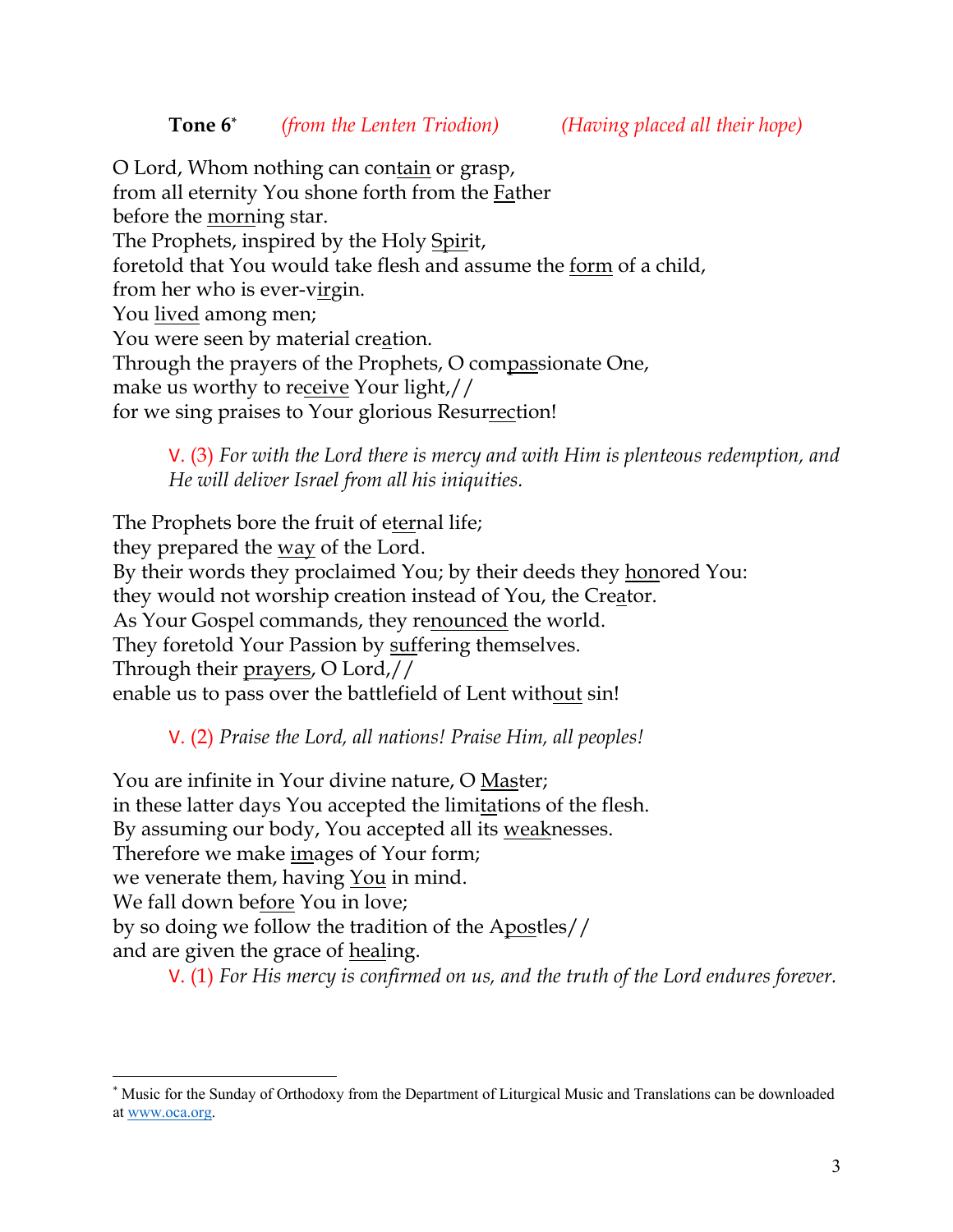Today the Church of Christ receives honorable adornment: the holy icons of Christ our Savior, the Theotokos, and all the Saints. The Church exults in their grace! We lift them up with joy and gladness! We glorify God, the Lover of man,// Him Who patiently suffered for our sake!

*Glory to the Father, and to the Son, and to the Holy Spirit;*

# **Tone 2** *(from the Lenten Triodion)*

Grace and truth have shone forth. The predictions of old have been clearly fulfilled. Behold, the Church adorns herself with the form of Christ incarnate! The icons of the new creation transcend the adornments of the old. As the Ark of the Covenant held the presence of God, so now the icons reveal the presence of the One we adore. By honoring them we will never go astray. It is our glory to fall down and worship Christ in the flesh. Come, O faithful, venerate His image and cry out:// O Lord, save Your people, and bless Thine inheritance!

*now and ever, and unto ages of ages. Amen.* 

**Tone 5** *(Theotokion – Dogmatikon)*

In the Red Sea of old,

a type of the Virgin Bride was prefigured. There Moses divided the waters; here Gabriel assisted in the miracle. There Israel crossed the sea without getting wet, here the Virgin gave birth to Christ without seed. After Israel's passage, the sea remained impassable; after Emmanuel's birth, the Virgin remained a Virgin. O ever-existing God Who appeared as Man,// O Lord, have mercy on us!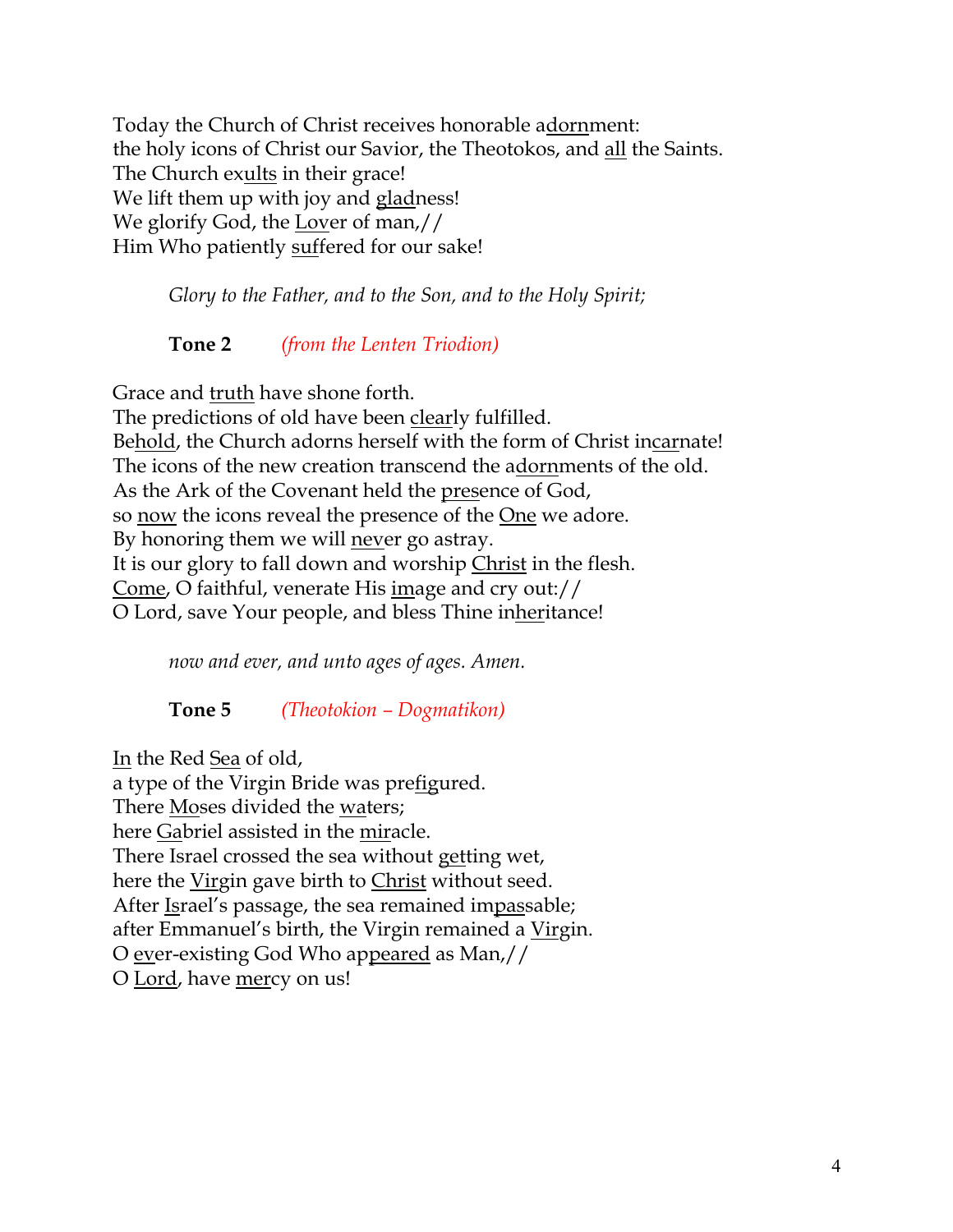## **Aposticha**

#### **Tone 5** *(for the Resurrection)*

We magnify You in songs of praise, O incarnate Christ and Savior. By accepting the Cross and death for our sake, as the Lord and Lover of man, You overthrew the gates of hell,// and arose on the third day, saving our souls.

#### V. *The Lord is King; He is robed in majesty!*

By being pierced in the side, O Lover of man, You have poured out drops of life and salvation for all. By accepting death in the flesh, You have granted us immortality. You have freed us by being placed in the tomb, and have resurrected us with Yourself in glory, as God.// Glory to You, O Lord and Lover of man!

#### V. *For He has established the world, so that it shall never be moved.*

Your crucifixion and descent into hell are awesome, O Lover of man. You have captured it, releasing the ancient prisoners. You have opened Paradise and given it to us. Grant us purification of sins, who glorify Your Resurrection on the third day! Make us worthy of Paradise// and save us, O Lover of man!

V. *Holiness befits Your house, O Lord, forevermore!* 

For our sake, You accepted death in the flesh, to rise from the dead on the third day. Heal us from our earthly passions, and restore us from our evil transgressions;// and save us, O Lover of man!

*Glory to the Father, and to the Son, and to the Holy Spirit;*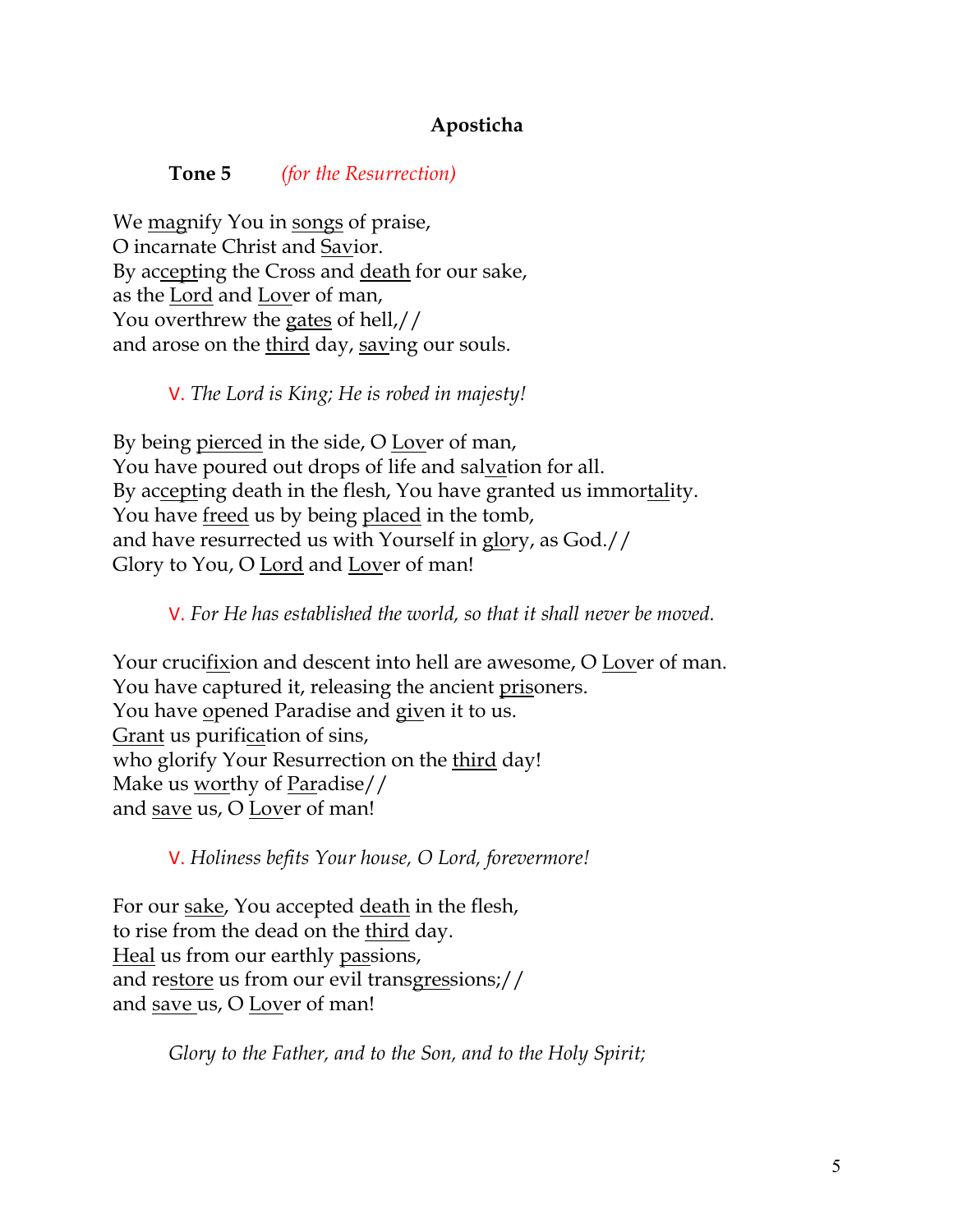## **Tone 2** *(from the Lenten Triodion)*

Advancing from false doctrine to true faith, illumined with the light of knowledge, let us clap our hands and offer grateful praise to God in song! With due honor let us venerate the holy icons of Christ, of the all-pure Virgin, and of all the saints, depicted on walls or panels or sacred vessels, rejecting the godless teaching of the heretics! For as Saint Basil says: "The honor shown to the image passes to its prototype." By the prayers of Your pure Mother and of all the saints,// we beseech You, O Christ our God, to grant us great mercy!

*now and ever, and unto ages of ages. Amen.*

# **Tone 2** *(Theotokion)*

A new miracle surpasses all ancient miracles! Who knows of a Mother who gave birth without a man, who carried in her arms her Creator? This birth is the will of God! Since you carried Him as an infant in your arms, O most pure one, and since you possess motherly boldness before Him, do not cease praying for us who honor you,// that He may be bountiful and save our souls!

### *(at Great Vespers)*

### **Tone 5 Troparion** *(Resurrection)*

Let us, the faithful, praise and worship the Word, co-eternal with the Father and the Spirit, born for our salvation from the Virgin; for He willed to be lifted up on the Cross in the flesh, to endure death, and to raise the dead// by His glorious Resurrection.

*Glory to the Father, and to the Son, and to the Holy Spirit,*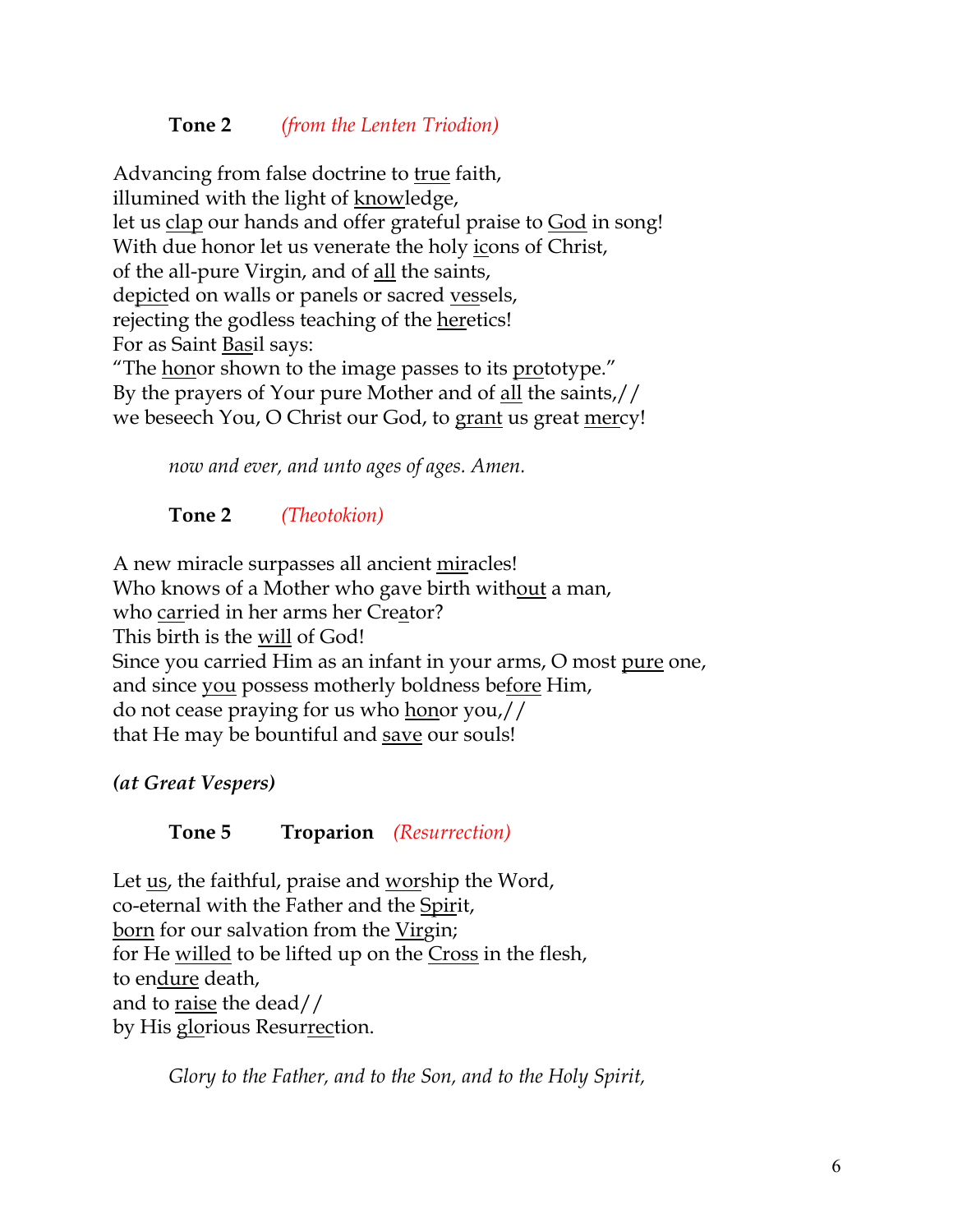# **Tone 2 Troparion** *(Sunday of Orthodoxy)*

We venerate Your most pure image, O Good One; and ask forgiveness of our transgressions, O Christ our God. Of Your own will You were pleased to ascend the Cross in the flesh and deliver Your creatures from bondage to the Enemy. Therefore with thankfulness we cry aloud to You: "You have filled all with joy, O our Savior,// by coming to save the world."

*now and ever, and unto ages of ages. Amen.*

### **Tone 2 Resurrectional Dismissal Theotokion**

All beyond thought, all most glorious, are your mysteries, O Theotokos. Sealed in purity, preserved in virginity, you were revealed to be the true Mother who gave birth to the True God.// Entreat Him to save our souls.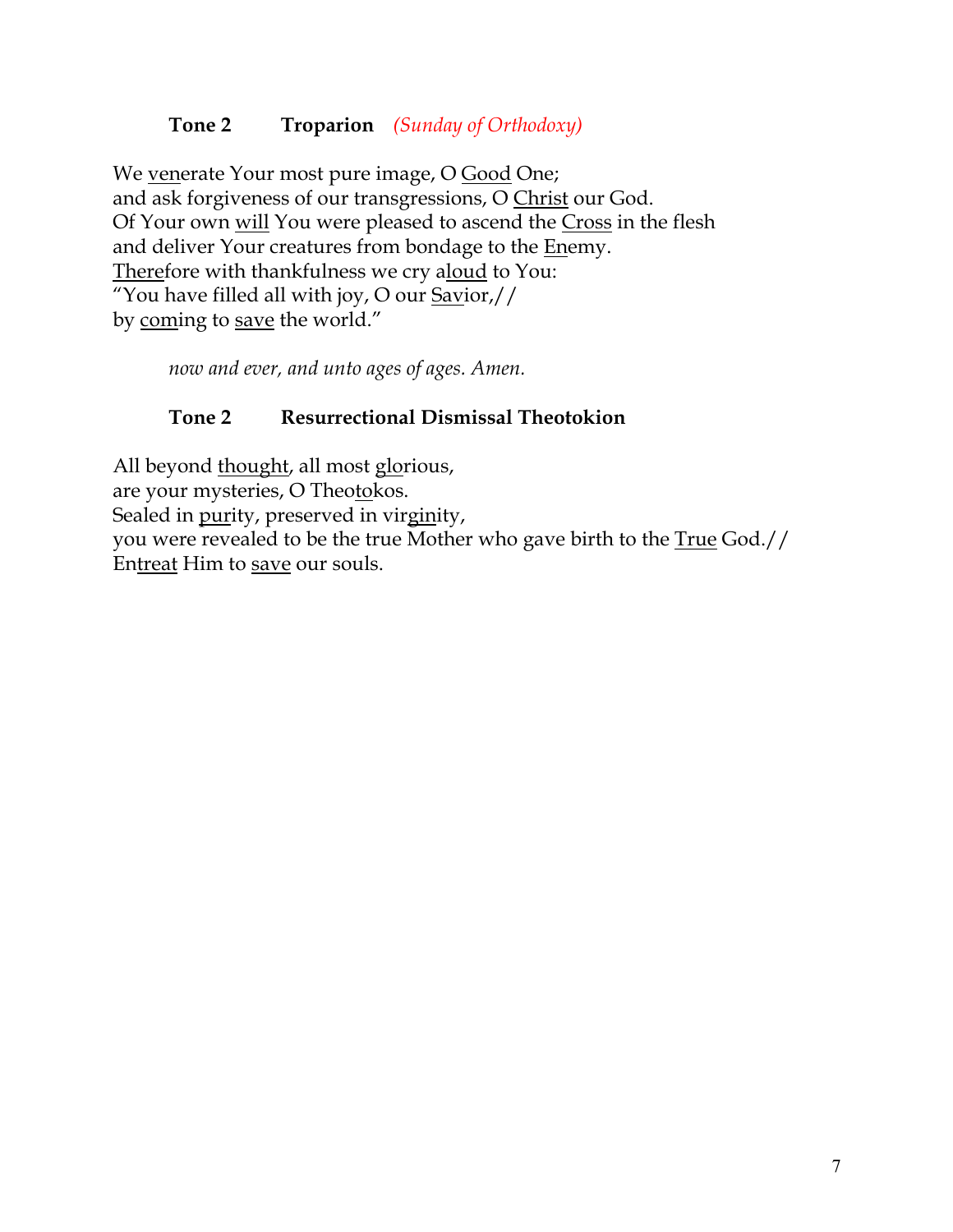*(at the Divine Liturgy)*

## **Tone 5 Troparion** *(Resurrection)*

Let us, the faithful, praise and worship the Word, co-eternal with the Father and the Spirit, born for our salvation from the Virgin; for He willed to be lifted up on the Cross in the flesh, to endure death, and to raise the dead// by His glorious Resurrection.

# **Tone 2 Troparion** *(Sunday of Orthodoxy)*

We venerate Your most pure image, O Good One; and ask forgiveness of our transgressions, O Christ our God. Of Your own will You were pleased to ascend the Cross in the flesh and deliver Your creatures from bondage to the Enemy. Therefore with thankfulness we cry aloud to You: "You have filled all with joy, O our  $Savior$ by coming to save the world."

### **Tone 8 Kontakion** *(Sunday of Orthodoxy)*

No one could describe the Word of the Father; but when He took flesh from you, O Theotokos, He accepted to be described, and restored the <u>fallen image to its former state by uniting it to divine beauty.</u> We confess and proclaim our salvation in words and images.

**Tone 4 Prokeimenon** *(Song of the Fathers)*

Blessed are You, O Lord God of our fathers, / and praised and glorified is Your Name forever! *(Song of the three Holy Children, v. 3)*

V. *For You are just in all that You have done for us! (v. 4)*

**Epistle** (329-ctr) Hebrews 11:24-26; 32-12:2